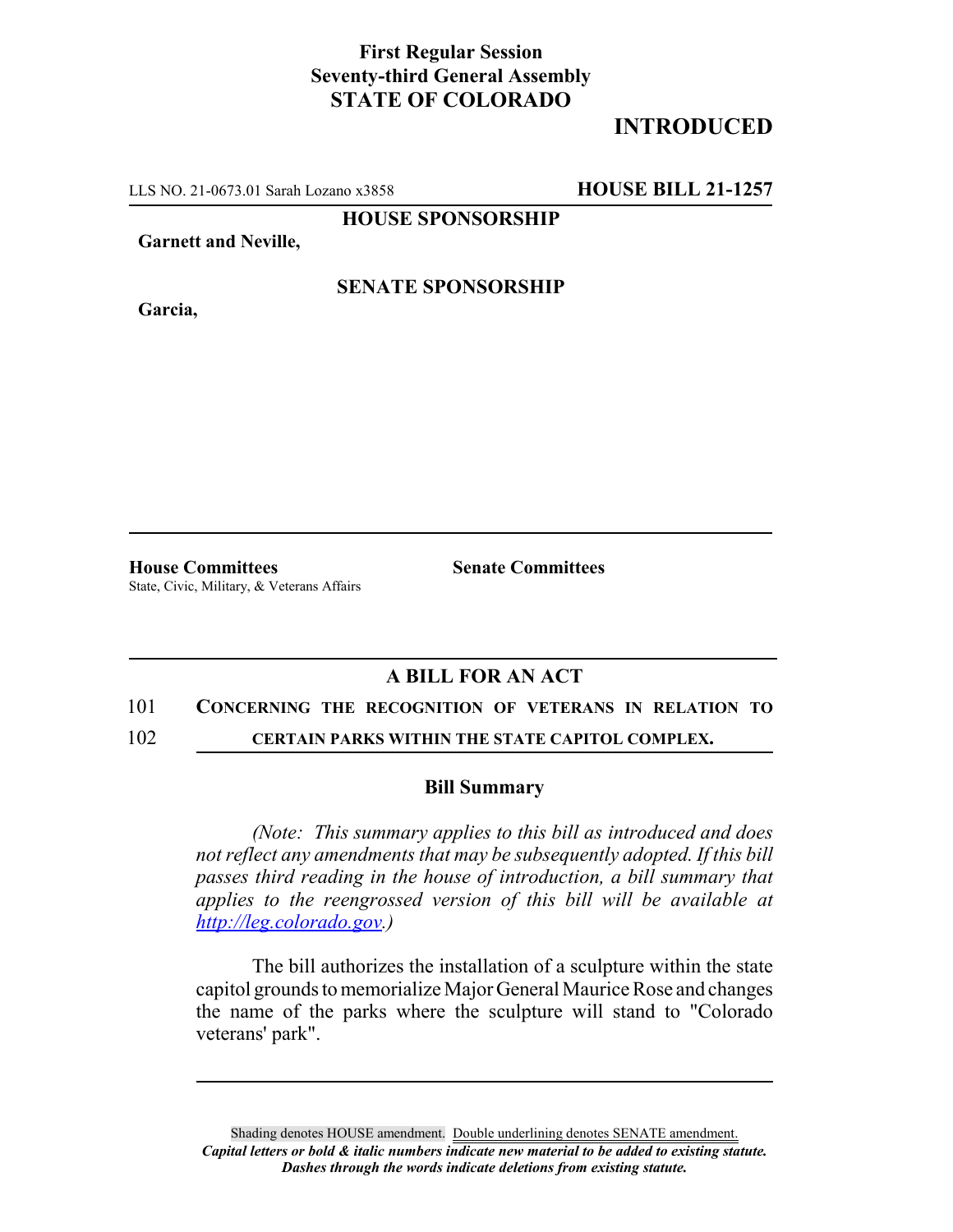*Be it enacted by the General Assembly of the State of Colorado:*

 **SECTION 1.** In Colorado Revised Statutes, **add** 24-82-110 as follows:

 **24-82-110. Installation of a sculpture and explanatory plaque to memorialize Major General Maurice Rose - legislative declaration - definition.** (1) (a) THE GENERAL ASSEMBLY HEREBY FINDS AND DECLARES THAT:

 (I) MAJOR GENERAL MAURICE ROSE WAS A COLORADO RESIDENT AND NATIONAL HERO AND IS AN EXAMPLE TO FUTURE GENERATIONS OF EXTRAORDINARY PATRIOTISM AND FORTITUDE;

 (II) GENERAL ROSE WAS BORN NOVEMBER 26, 1899, IN 12 MIDDLETOWN, CONNECTICUT, AND MOVED TO DENVER WHEN HE WAS THREE YEARS OLD. HE ATTENDED ELBERT ELEMENTARY, WITTIER ELEMENTARY, AND EAST HIGH SCHOOL IN DENVER.

 (III) GENERAL ROSE, HIS PARENTS, BROTHER, WIFE, AND SON ALL 16 LIVED IN DENVER UNTIL HIS DEATH IN 1945;

 (IV) WHEN GERMAN FORCES IN TUNISIA WERE REDUCED TO COMBAT INEFFECTIVENESS, GENERAL ROSE NEGOTIATED WITH THEIR COMMANDER, FRITZ KRAUSE, ON THE DETAILS OF HIS UNCONDITIONAL SURRENDER;

**(V) GENERAL ROSE WAS THE HIGHEST-RANKING UNITED STATES** 22 SERVICEMAN KILLED BY ENEMY FIRE IN THE EUROPEAN THEATER DURING WORLD WAR II AND WAS THE HIGHEST RANKING AND MOST DISTINGUISHED JEWISH AMERICAN SOLDIER IN UNITED STATES HISTORY; (VI) GENERAL ROSE HAD ONE OF THE MOST DISTINGUISHED MILITARY RECORDS AND WAS THE MOST DECORATED ARMORED

27 BATTLEFIELD COMMANDER IN UNITED STATES HISTORY;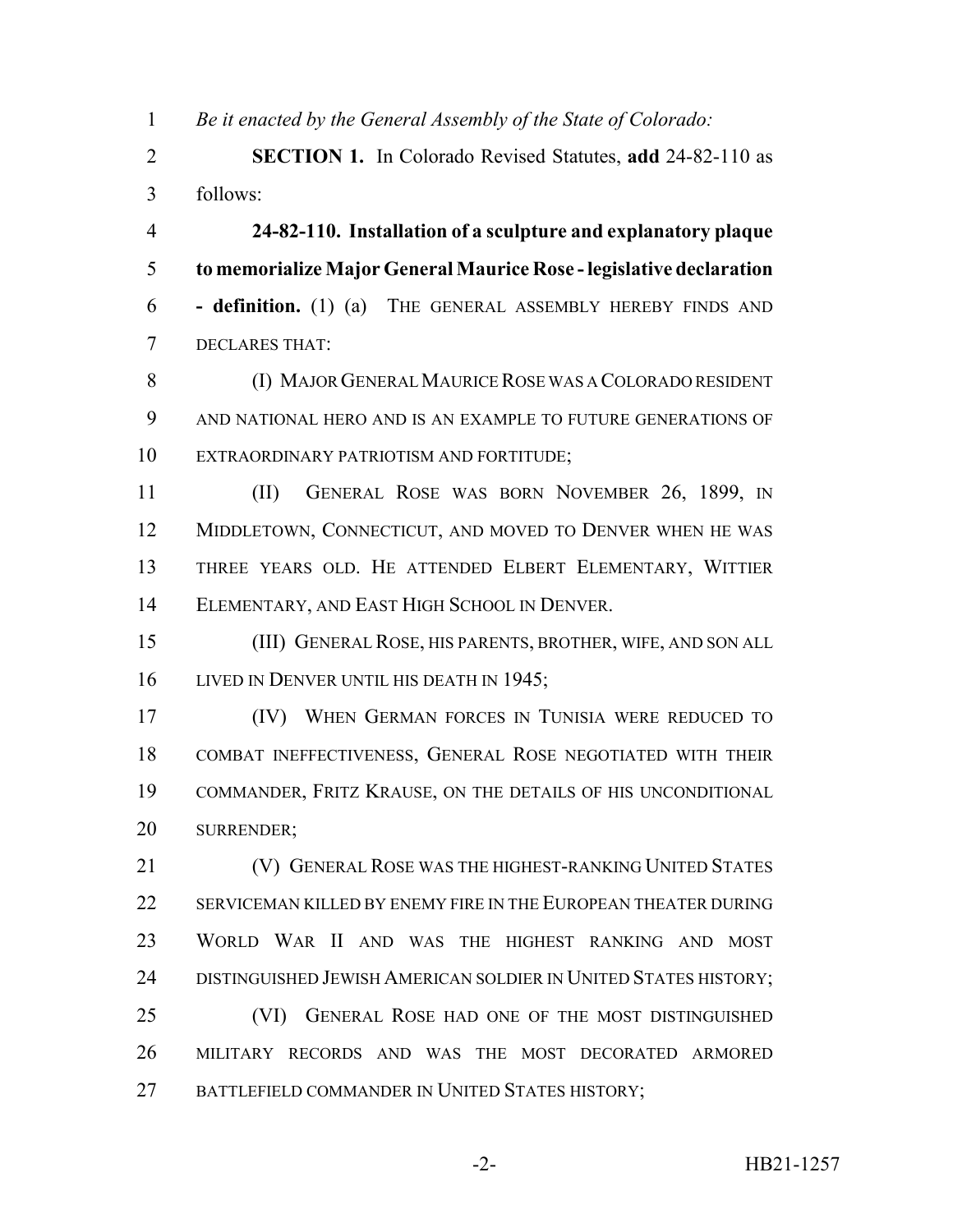(VII) GENERAL ROSE WAS AWARDED THE DISTINGUISHED SERVICE CROSS, DISTINGUISHED SERVICE MEDAL, SILVER STAR WITH TWO OAK LEAF CLUSTERS, LEGION OF MERIT WITH OAK LEAF CLUSTER, BRONZE STAR WITH OAK LEAF CLUSTER, PURPLE HEART WITH OAK LEAF CLUSTER, FRENCH LEGION OF HONOR, FRENCH CROIX DE GUERRE WITH PALM, AND THE BELGIAN CROIX DE GUERRE WITH PALM; (VIII) UNDER GENERAL ROSE'S COMMAND, THE FOLLOWING FIRSTS WERE ACCOMPLISHED IN WORLD WAR II: (A) FIRST TO FIRE ARTILLERY SHELLS INTO GERMANY; **(B) FIRST TANK UNIT TO ENTER GERMANY; (C) FIRST TO CAPTURE A GERMAN TOWN;** 12 (D) FIRST TO BREACH THE SIEGFRIED LINE; (E) FIRST TO SHOOT DOWN A GERMAN PLANE WITH GUNS PLACED 14 ON GERMAN SOIL; (F) FIRST ARMOR UNIT TO ENTER THE CITY OF COLOGNE; (G) FIRST GROUND INVASION OF GERMANY SINCE NAPOLEON; AND (H) RECORD HOLDER OF THE LONGEST ONE-DAY ADVANCE IN 18 HISTORY OF ONE HUNDRED ONE MILES; (IX) GENERAL ROSE NEVER GAINED THE PROMINENCE OF MANY OF HIS CONTEMPORARIES, FOR REASONS INCLUDING THE FACT THAT HE DID NOT SURVIVE THE WAR, AND AS AN INTENSELY PRIVATE MAN, HE RARELY IF EVER SOUGHT PUBLICITY; AND **(X) GENERAL ROSE DIED BY ENEMY FIRE ON MARCH 30, 1945. HE** 24 IS BURIED AT THE NETHERLANDS AMERICAN CEMETERY IN MARGRATEN, NETHERLANDS. (b) THE GENERAL ASSEMBLY HEREBY FURTHER FINDS AND

DECLARES THAT: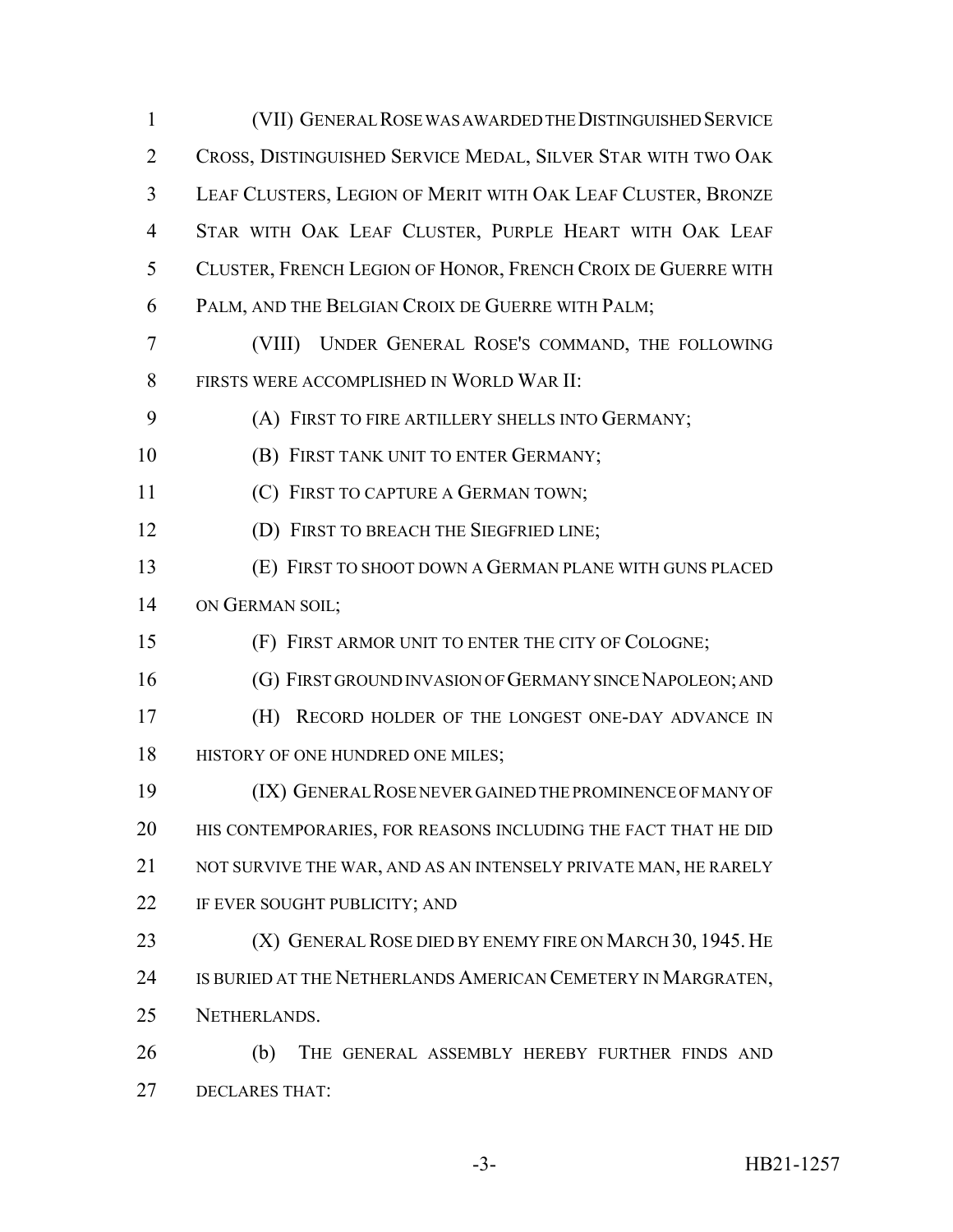(I) THE MONUMENT WILL BE A TEN-FOOT FIGURE OF GENERAL ROSE. HE WILL BE DEPICTED, DRESSED IN HIS TANKER JACKET, CAVALRY JODHPURS, HELMET, AND SIDE ARM, GALLANTLY LEADING HIS TROOPS;

 (II) THE MONUMENT WILL BE MODELED IN CLAY, THEN CAST IN BRONZE;

 (III) THE MONUMENT WILL BE MOUNTED ON AN EIGHT-FOOT-TALL PIECE OF SOLID GRANITE, APPROXIMATELY FIVE FEET BY FIVE FEET;

 (IV) AS THE BASE WILL BE MADE OF GRANITE, THE FOUR SIDES OF THE PLINTH WILL BE A GOOD SPACE, WITH AMPLE ROOM, ON WHICH TO ETCH THE STORY OF GENERAL ROSE, INCLUDING ACKNOWLEDGMENT FOR THOSE WHO MADE THE MONUMENT POSSIBLE; AND

**(V) THE SCULPTURE WILL WEIGH APPROXIMATELY TWO THOUSAND**  POUNDS, AND THE GRANITE BASE WILL WEIGH APPROXIMATELY FIFTY THOUSAND POUNDS.

 (c) THE GENERAL ASSEMBLY HEREBY FURTHER FINDS AND DECLARES THAT:

 (I) THE MONUMENT WILL BE A TRIBUTE TO COLORADO'S RICH HISTORY AS WELL AS TO AN INDIVIDUAL AND AN ETHNIC GROUP THAT HAS NOT BEEN PREVIOUSLY RECOGNIZED WITH A SCULPTURE, STATUE, OR MONUMENT; AND

**III)** THE SCULPTURER COMMISSIONED TO PRODUCE THE 22 MONUMENT, MR. GEORGE LUNDEEN, IS A PRACTITIONER IN THE VISUAL ARTS AND IS OF SERIOUS INTENT AND ABILITY. HIS WORKS HAVE PUBLIC PLACEMENTS AT DENVER INTERNATIONAL AIRPORT, THE ALAMO, STATUARY HALL IN THE UNITED STATES CAPITOL,COORS FIELD, NASA, THE SMITHSONIAN INSTITUTE, AND MANY OTHER PRESTIGIOUS LOCATIONS 27 THROUGHOUT THE UNITED STATES.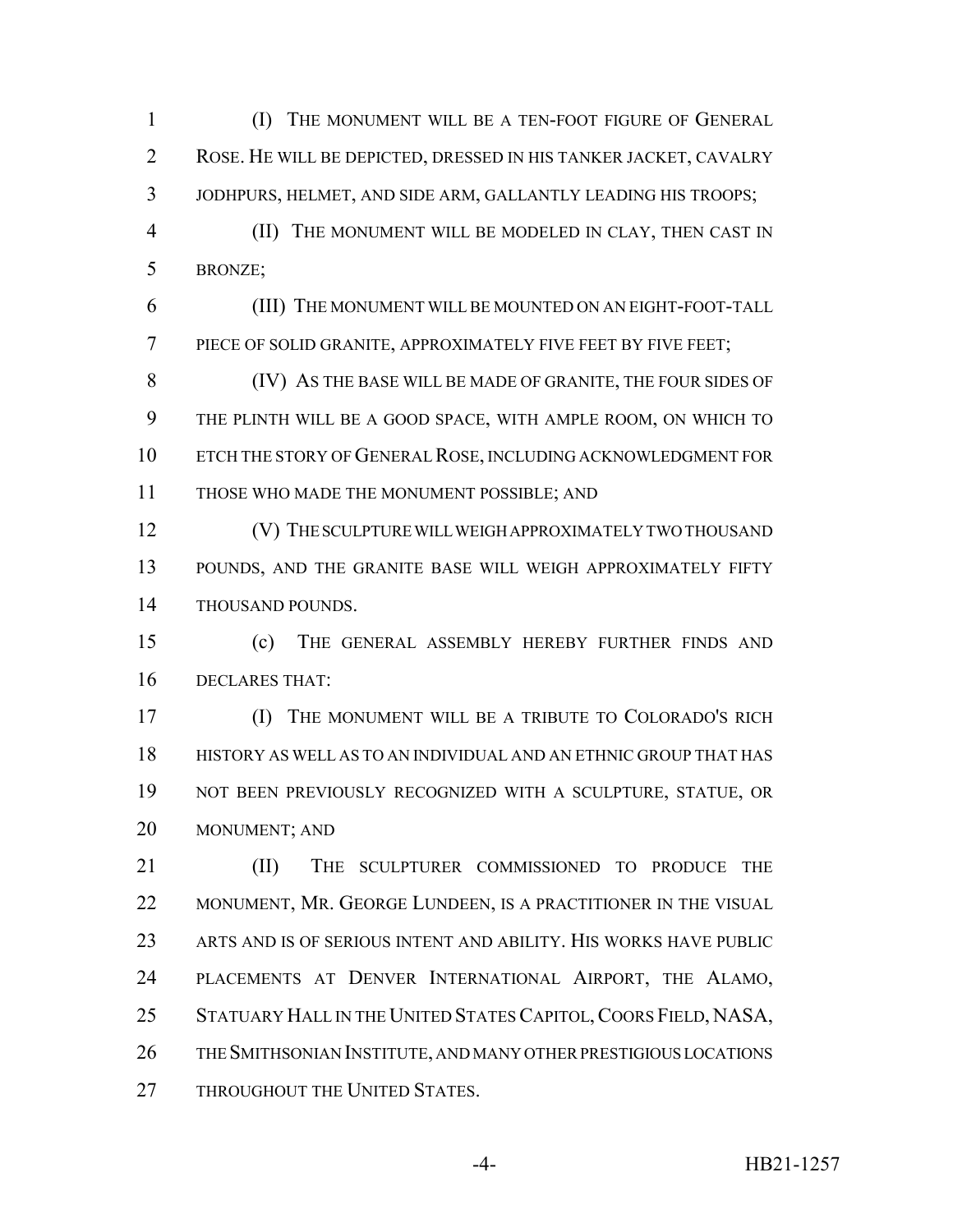(2) (a) NOTWITHSTANDING SECTION 24-82-108 (3)(h), THE INSTALLATION OF THE SCULPTURE AND THE ACCOMPANYING EXPLANATORY PLAQUE ON THE STATE CAPITOL GROUNDS FOR GENERAL ROSE ON THE SOUTH PORTION OF THE PARK BOUNDED BY LINCOLN ON THE EAST, BROADWAY ON THE WEST, FOURTEENTH AVENUE ON THE SOUTH, AND COLFAX AVENUE ON THE NORTH, IS APPROVED.

 (b) THE INSTALLATION OF THE SCULPTURE AND THE ACCOMPANYING EXPLANATORY PLAQUE IS A PERMANENT GIFT OF DONATED ART.

 (c) THE DONORS SHALL ESTABLISH AN ENDOWMENT FOR THE PERPETUAL MAINTENANCE OF THE SCULPTURE. FOR PURPOSES OF THIS 12 SUBSECTION (2)(c), "MAINTENANCE" MEANS A PROGRAM OF INSPECTION AND CORRECTIVE ACTION TO MINIMIZE DETERIORATION OF THE SCULPTURE WHILE RECOGNIZING THAT THE SCULPTURE IS SUBJECT TO GRADUAL 15 INHERENT DETERIORATION FOR WHICH THE STATE IS NOT RESPONSIBLE.

 **SECTION 2.** In Colorado Revised Statutes, 24-80-1401, **amend** (4) and (5); and **add** (6) as follows:

 **24-80-1401. Colorado veterans' monument preservation trust fund - preservation trust committee - park name change.** (4) The preservation trust committee shall have discretion in determining the amount of funds to allocate from the trust fund to meet the purposes of 22 this part 14; except that only the interest derived from the principal in the 23 trust fund may be expended by the preservation trust committee. All gifts, grants, and donations received by the department of personnel pursuant to subsection (5) of this section shall be credited to the trust fund and retained as principal in the trust fund. All interest earned on the 27 investment of moneys MONEY in the fund shall be continuously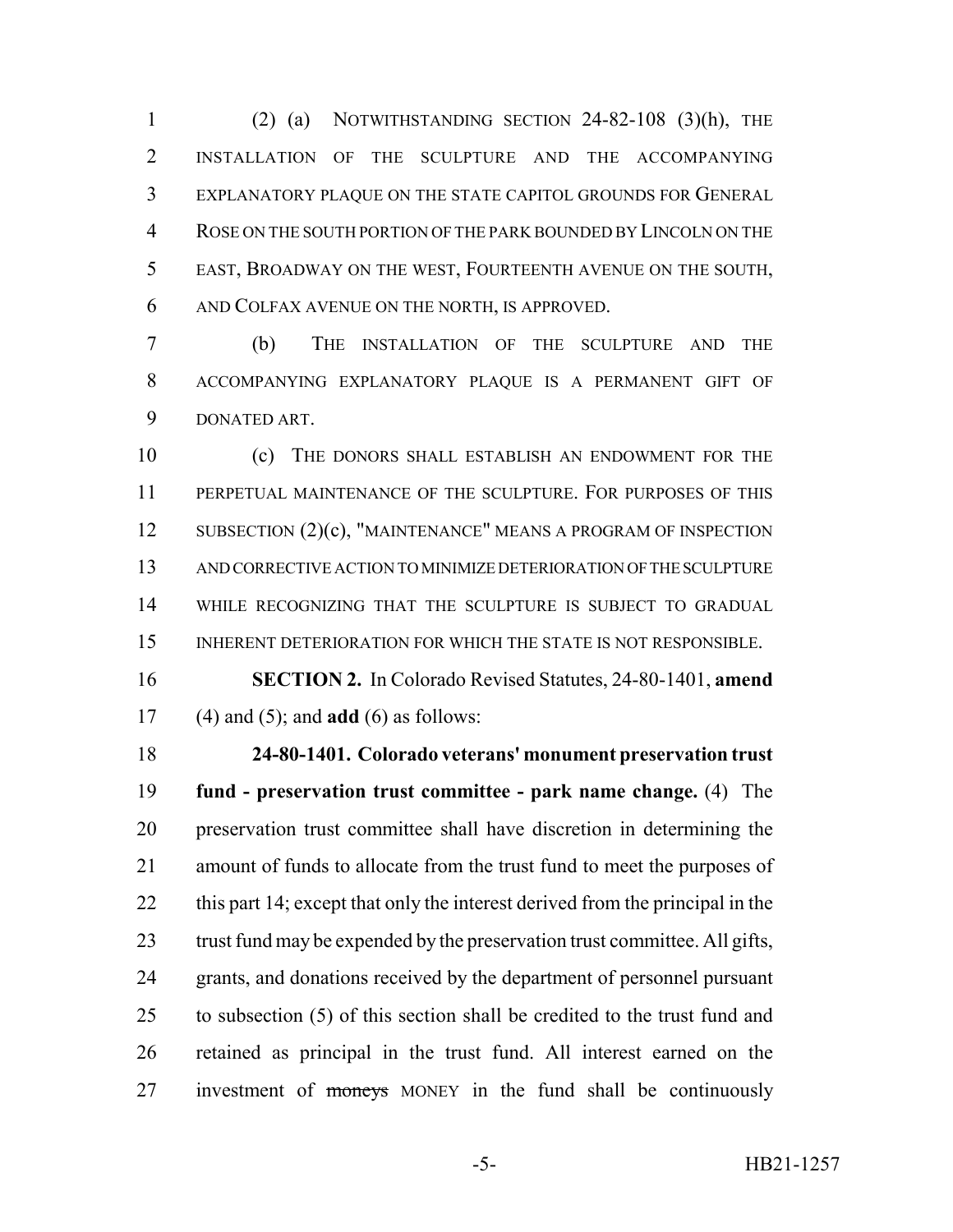appropriated to the department of personnel for allocation to the preservation trust committee. The preservation trust committee shall determine annually how much of the interest generated from the principal in the trust fund will be spent and shall determine and approve what types of maintenance and repair work will be performed for the purposes of maintaining, enhancing, and repairing the Colorado veterans' monument 7 and any fallen heroes memorials in **Lincoln** COLORADO VETERANS' park 8 in Denver, Colorado, and for maintaining **Lincoln** COLORADO VETERANS' park. The principal of the trust fund and any unappropriated interest earned on the principal of the trust fund at the close of any fiscal year shall remain in the trust fund and shall not be transferred to or revert to the general fund.

 (5) The department of personnel is authorized to receive gifts, 14 grants, and donations from private or public sources for the trust fund. 15 Such gifts, grants, and donations, together with any other moneys MONEY appropriated or transferred by the general assembly, shall be transmitted 17 to the state treasurer who shall credit the same to the trust fund. Moneys MONEY in the trust fund shall be used for maintaining and enhancing the 19 Colorado veterans' monument and **Lincoln** COLORADO VETERANS' park, but shall not be used to supplant existing appropriations for maintenance 21 of the monument or <del>Lincoln</del> COLORADO VETERANS' park. For purposes of 22 section 20 of article X of the state constitution, any donations received for the trust fund shall not be included in state fiscal year spending.

 (6) NOTWITHSTANDING SECTION 24-82-108 (3)(h), ON AND AFTER MAY 31, 2021, THE PARKS PREVIOUSLY KNOWN AS "LINCOLN PARK" AND "LIBERTY PARK", BOUNDED BY LINCOLN ON THE EAST, BROADWAY ON THE WEST,FOURTEENTH AVENUE ON THE SOUTH, AND COLFAX AVENUE ON